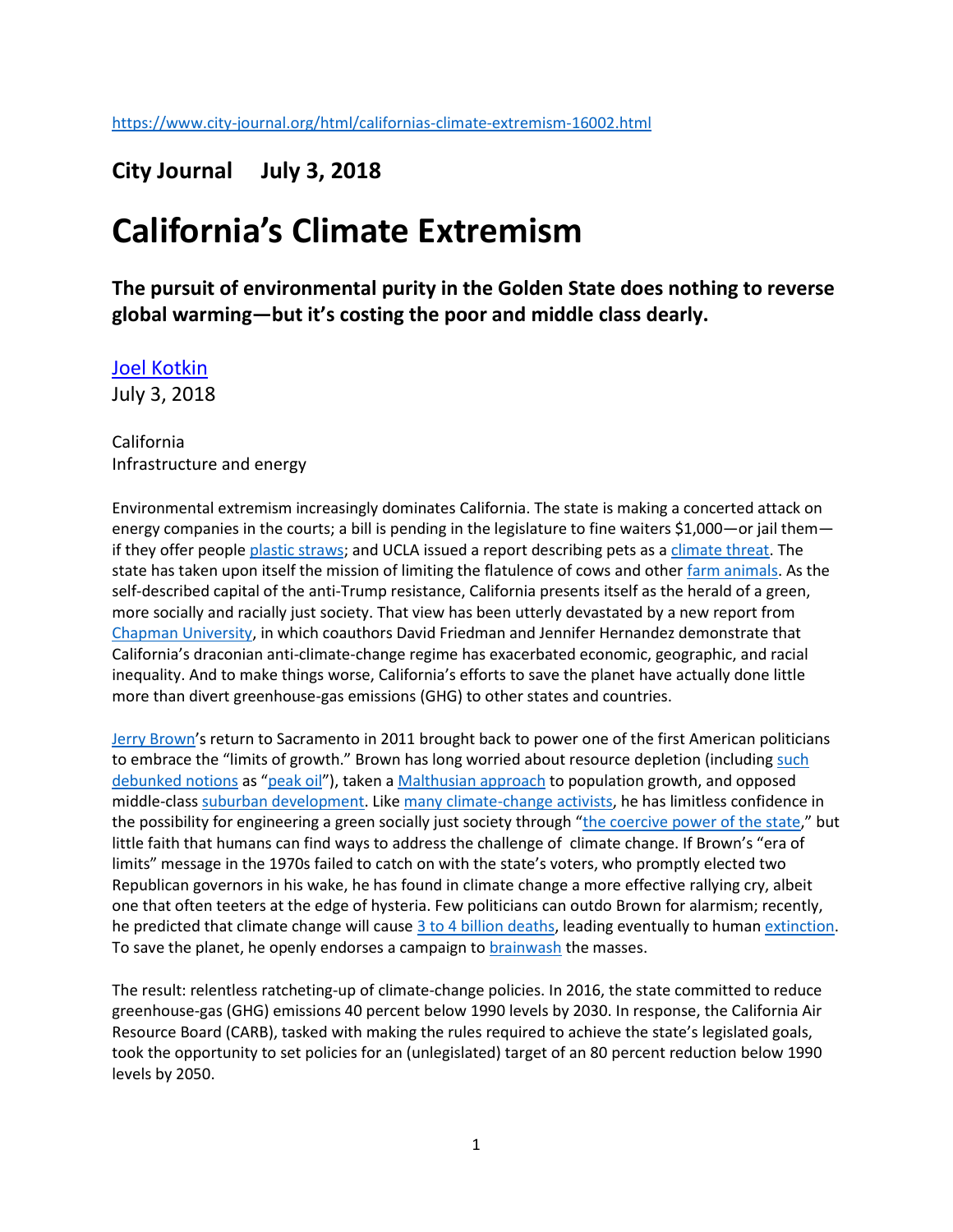Brown and his supporters often tout their policies as in line with the 2015 Paris Agreement, note Friedman and Hernandez, but California's reductions under the agreement require it to make cutbacks *double* those pledged by Germany and other stalwart climate-committed countries, many of which have actually increased their emissions in recent years, despite their Paris pledges.

Governor Brown has preened in Paris, a[t the Vatican,](http://www.ncregister.com/blog/joan-desmond/california-gov.-to-vatican-brain-washing-needed-to-tackle-climate-change) in China, in [newspapers,](https://www.usatoday.com/story/opinion/2018/06/01/climate-change-work-continues-trumps-paris-retreat-governors-column/661059002/) and on national television. But few have considered how his policies have worked out in practice. California is unlikely to achieve even its modest 2020 goals; nor is it cutting emissions faster than other states lacking such dramatic legislative mandates. Since 2007, when the Golden State's "landmark" global-warming legislation was passed, California has accounted for barely 5 percent of the nation's GHG reductions. The combined total reductions achieved over the past decade by Ohio, Georgia, Pennsylvania, and Indiana are about 5 times greater than California's. Even Texas, that bogeyman of fossil-fuel excess, has been reducing its per-capita emissions more rapidly.

In fact, virtually nothing that California does will have an impact on global climate. California per-capita emissions have always been relatively low, due to the mild climate along the coast, which reduces the need for much energy consumption on heating and cooling. In 2010, the state accounted for less than 1 percent of global GHG emissions; the disproportionately large reductions sought by state activists and bureaucrats would have no discernible effect on global emissions under the Paris Agreement. "If California ceased to exist in 2030," Friedman and Hernandez note, "global GHG emissions would be still be 99.54 percent of the Paris Agreement total."

Many of California's "green" policies may make matters worse. California, for example, does not encourage biomass energy use, though the state's vast forested areas—some 33 million acres— could provide renewable energy and reduce the excessive emissions from wildfires caused by years of forest mismanagement. Similarly, California greens have been adamant in shutting down [nuclear power plants,](https://wattsupwiththat.com/2017/12/02/lifelong-democrat-declares-war-on-governor-jerry-brown-over-nuclear-power/) which continue to reduce emissions in France, and they refuse to count [hydro-electricity](https://www.dailyrepublic.com/opinion/local-opinion-columnists/calmatters-commentary-cause-of-greenhouse-gas-decline-ironic/) as renewable energy. As a result, California now imports [roughly one-third](https://www.forbes.com/sites/judeclemente/2016/04/03/californias-growing-imported-electricity-problem/#7249c4484469) of its electricity from other states, the highest percentage of any state, up from 25 percent in 2010. This is part of what Hernandez and Friedman show to be California's increasing propensity to export energy production and GHG emissions, while maintaining the fiction that the state has reduced its total carbon output.

Overall, California tends to send its "dirty work"—whether for making goods or in the form of fossil fuels—elsewhere. Unwanted middle- and working-class people, driven out by the high cost of California's green policies, leave, taking their carbon footprints to other places, many of which have much higher per-capita emission rates. Net migration to other, less temperate states and countries has been large enough to offset the annual [emissions cuts](http://www.newgeography.com/content/004922-california-environmental-quality-act-greenhouse-gas-regulation-and-climate-change) within the state. Similarly, the state's regulatory policies make it difficult for industrial firms to expand or even to remain in California. Green-signaling firms like Apple produce most of their tangible products abroad, mainly in high-GHG emitting China, while other companies, like Facebook and Google, tend to place energy-intensive data centers in other, higher GHG emission states. The study estimates that GHG emissions just from California's international imports in 2015, and not even counting imports from the rest of the U.S., amounted to about 35 percent of the state's total emissions.

California's green regulators predict that the implementation of ever-stricter rules related to climate will have a "small" impact on the economy. They point to strong economic and job growth in recent years as evidence that strict regulations are no barrier to prosperity. Though the state's [economic growth](../Users/pbeston/AppData/Local/Microsoft/Windows/INetCache/Content.Outlook/8W3ACEX2/to%20https:/www.clucerf.org/June2018_California_Forecast/) is slowing, and now approaches the national average, a superficial look at aggregate performance makes a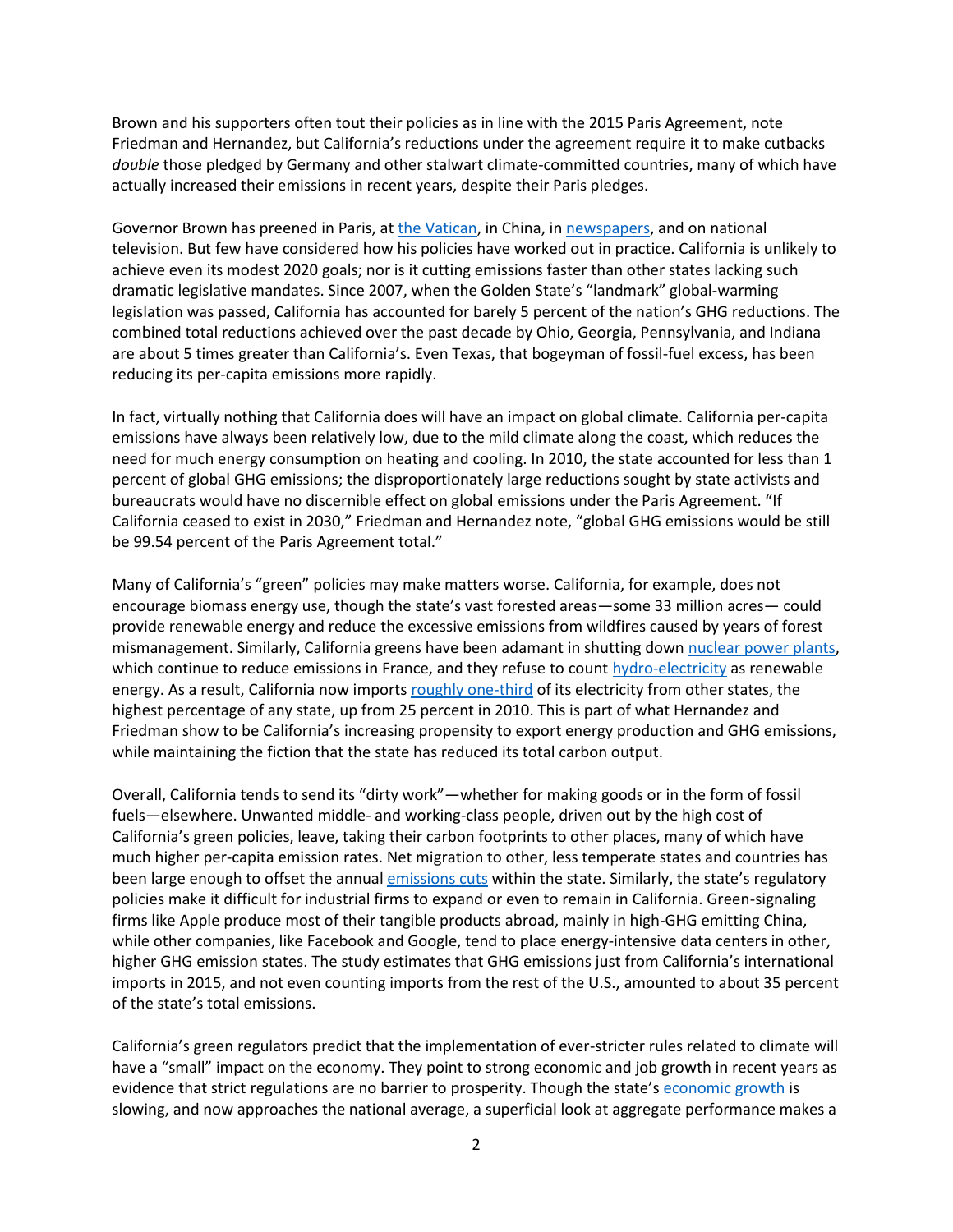seemingl[y plausible case](https://www.arb.ca.gov/cc/scopingplan/scopingplan.htm) for even the most draconian legislation. California, as the headquarters for three of the nation's five largest companies by market capitalization—Alphabet, Apple, and Facebook has enjoyed healthy GDP growth since 2010. But in past recoveries, the state's job and income growth was widely distributed by region and economic class; since 2007, growth has been uniquely concentrated in one region—the San Francisco Bay Area, where employment has grown by nearly 17 percent, almost three times that of the rest of the state, with growth rates tumbling compared with past decades.

Some of these inequities are tied directly to policies associated with climate change. High electricity prices, and the war on carbon emissions generally, have undermined the state's blue-collar sectors, traditionally concentrated in Los Angeles and the interior counties. These sectors have all lost jobs since 2007. Manufacturing employment, highly sensitive to energy-related and other regulations, has declined by 160,000 jobs since 2007. California has benefited far less from the national industrial resurgence, particularly [this past year.](https://www.bloomberg.com/view/articles/2018-06-01/jobs-report-is-good-news-for-u-s-manufacturing) Manufacturing jobs—along with those in construction and logistics, also hurt by high energy prices—have long been key to upward mobility for non-college-educated Californians.

As climate-change policies have become more stringent, California has witnessed an unprecedented level of bifurcation between a growing cadre of high-income earners and a vast, rapidly expanding poor population. Meantime, the state's percentage of middle-income earners— people making between \$75,000 and \$125,000—has fallen well below the national average. This decline of the middle class even occurs in th[e Bay Area,](http://taxprof.typepad.com/taxprof_blog/2016/06/skyrocketing-housing-costs-endless-taxes-prompt-exodus-of-californians-inequality-worsens-as-middle-.html) notes a recent report from the California Budget and Policy Center, where in 1989 the middle class accounted for 56 percent of all households in Silicon Valley, but by 2013, only 45.7 percent. Lower-income residents accounted for 30.3 percent of Silicon Valley's households in 1989, and that number grew to 34.8 percent in 2013.

Perhaps the most egregious impact on middle and working-class residents can be seen in housing, where environmental regulations, often tied directly to climate policies, have discouraged construction, particularly in the suburbs and exurbs. The state's determination to undo the primarily suburban, singlefamily development model in order to "save the planet" has succeeded both in raising prices well beyond national norms and creating a shortfall of some 3 million homes.

As shown in a recent [UC Berkeley study](../Nathaniel%20Decker%20et%20al.,%20Right%20Type%20Right%20Place/%20Assessing%20the%20Environmental%20and%20Economic%20Impacts%20of%20Infill%20Residential), even if fully realized, the state's proposals to force denser housing would only reach about 1 percent of its 2030 emissions goals. Brown and his acolytes ignore the often-unpredictable consequences of their actions, insisting that density will reduce carbon emissions while improving [affordability](http://www.newgeography.com/content/005896-will-density-make-housing-affordable) and boosting transit use. Yet, as Los Angeles has densified under its last two mayors, transit ridership has continue[d to drop,](http://www.newgeography.com/content/005800-los-angeles-transit-ridership-losses-lead-national-decline) in part, notes a another [UC Berkeley report,](https://48hills.org/2017/04/dramatic-new-study-questions-transit-oriented-development/) because incentives for real-estate speculation have driven the area's [predominantly poor transit riders](https://www.dailynews.com/2018/01/31/southern-californians-youre-buying-more-cars-heres-what-that-means-to-mass-transit/)  [further from trains and buses,](https://www.dailynews.com/2018/01/31/southern-californians-youre-buying-more-cars-heres-what-that-means-to-mass-transit/) forcing many to purchase cars.

Undaunted, California plans to impose even stricter regulations, including the mandatory installation of solar panels on new houses, which could [raise prices](https://www.forbes.com/sites/michaelshellenberger/2018/05/10/californias-solar-roof-law-will-increase-housing-energy-prices-and-do-little-to-reduce-emissions/#15cdeb6c3199) by roughly \$20,000 per home. This is only the latest in a series of actions that undermines the aspirations of people who still seek "the California dream;" since 2007, California homeownership rates have dropped far more than the national average. By 2016, the overall homeownership rate in the state was just under 54 percent, compared with 64 percent in the rest of the country.